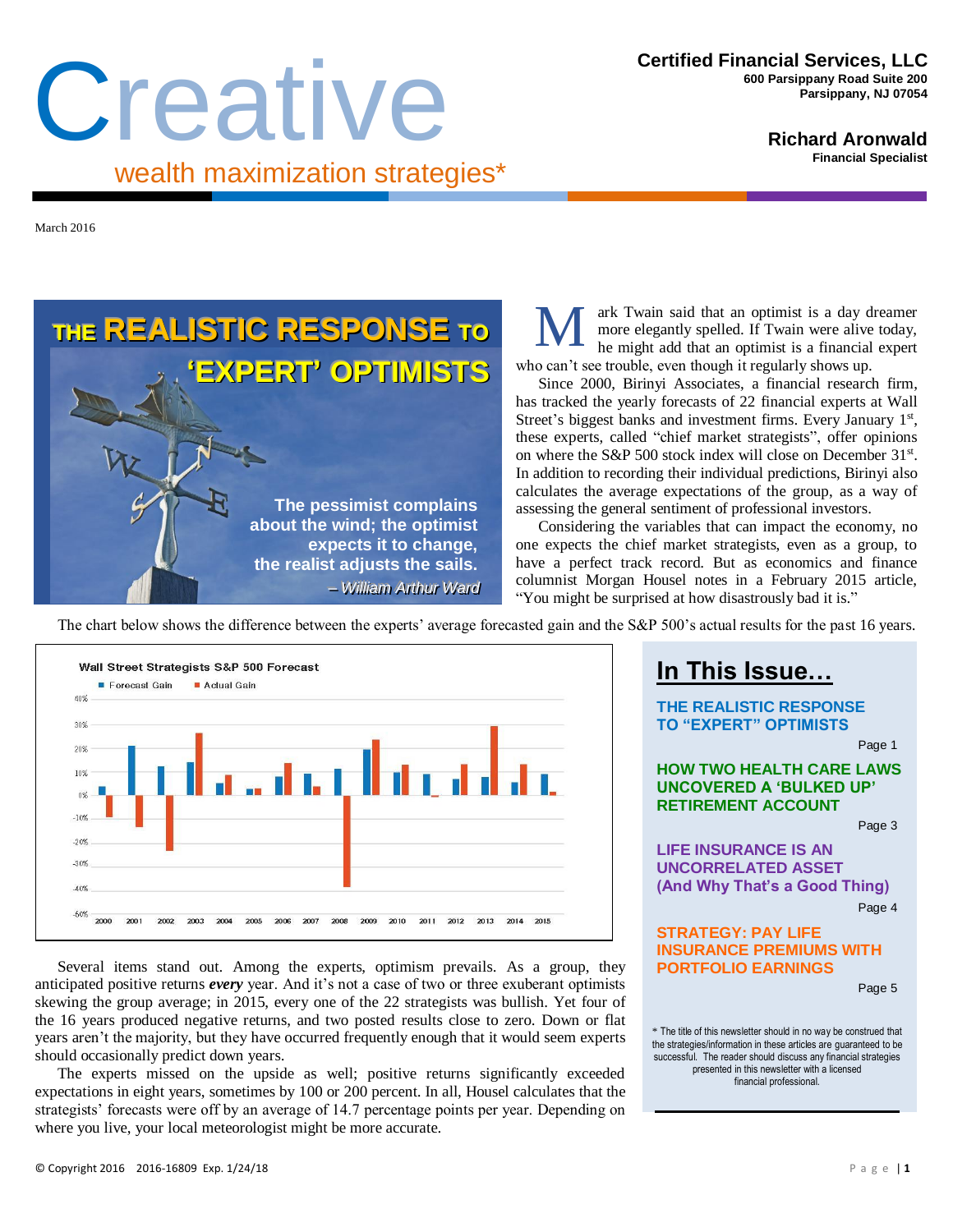To hammer home the point that predictions from individuals with impeccable credentials and superior resources aren't worth much, Housel compares their record to what he calls the Blind Forecaster: "He's a brainless idiot who assumes the market goes up 9% – its long-term historic average – every year regardless of circumstances." And guess what? By a narrow margin, the Blind Forecaster is more accurate; his degree of error is only 14.1 percent.

Poor economic prognostication isn't limited to Wall Street and the stock market. Bankers and government economists follow the same pattern: they are relentlessly optimistic about the economy, and regularly surprised by downturns.

The Federal Open Market Committee (FOMC) is a Federal Reserve committee that determines monetary policy based on its assessment of the economy's future prospects. On a quarterly basis, they issue a "Summary of Economic Projections" to elaborate. But much like the Wall Street market strategists, this group of bankers struggles to accurately anticipate the future. And they admit as much.

A research report published in February 2015 by the San Francisco branch of the Federal Reserve titled "Persistent Overoptimism About Economic Growth," found that: "Federal Open Market Committee participants have been persistently too optimistic about future U.S. economic growth. Real GDP growth forecasts have typically started high, but then are revised down over time as the incoming data continue to disappoint." Further, the report confirmed previous studies which showed "the record of failure to predict recessions is virtually unblemished." Bad stuff happens, but optimistic experts never see it coming.

Government experts at the Congressional Budget Office (CBO) also acknowledge their shortcomings as predictors of future economic trends. However, they take some comfort in believing their errors are in line with everyone else's. In their 2015 Economic Forecasting Record Update, using sophisticated statistical analysis, the office concludes:

CBO's forecasts generally have been comparable in quality with those of the Administration and the *Blue Chip* consensus. When CBO's projections have proved inaccurate by large margins, the errors have tended to reflect difficulties shared by other forecasters.

Their math might be accurate, but there isn't much comfort in hearing, "Hey, we might never get it right, but at least we aren't more wrong." The overwhelming conclusion remains: financial experts are irrationally optimistic and ill-equipped to spot trouble before it occurs. Which prompts two questions…

#### **1. Why do people listen to forecasters who are so consistently wrong?**

Housel weighs in: "I think there's a burning desire to think of finance as a science like physics or engineering. We want to think it can be measured cleanly, with precision, in ways that make sense. If you think finance is like physics, you assume there are smart people out there who can read the data, crunch the numbers, and tell us exactly where the S&P 500 will be on Dec. 31, just as

# **How Strong is Your "FINANCIAL INSURANCE" Program?**



a physicist can tell us exactly how bright the moon will be on the last day of the year. The belief that finance is something precise and measurable is why we listen to strategists."

John Mauldin, a finance and economics columnist who regularly appears on the cable business channels, says people want to believe strategists because "the idea that markets are inherently messy and disorderly frightens them. It's much more comforting to think that someone out there has a crystal ball that you just haven't found yet."

Mauldin adds another **reason people listen to forecasters they want a scapegoat**: "The only thing worse than being wrong is being wrong with no one to blame but yourself." Forecasters keep their jobs despite their manifest cluelessness because they are willing to be the fall guy."

#### **2. Why don't people make financial insurance a higher priority?**

Think about it. These chief strategists, Federal Reserve committee members, and CBO economists aren't poorly-educated con artists trying to fleece ignorant consumers. They have high levels of education, access to the best information, and they want to do a good job. **But if the smartest financial minds in the world can't foresee economic peril, the only reasonable response is to obtain insurance.**

This practical response seems to resonate when considering real assets like homes and automobiles. Nobody says "auto insurance is a waste of money" or "just skip it, you'll probably never need it." But the odds of the S & P 500 having a down year might be higher than your having a vehicular accident. In light of the inability of experts to avoid losses, doesn't financial insurance make sense?

For most of us, financial insurance is about guaranteeing time and money. Remember the Blind Forecaster? His accumulation formula is simple: predict 9 percent each year, and make regular deposits, through ups and downs, until personal experience matches the long-term average. Over the long haul, this steady approach can overcome the uncertainties that even the smartest people can't see coming. But the problem for most people is their ability to stay in the game.

They don't have the financial insurance that makes it possible to implement this incremental approach. They don't have the "insurance" of safe or guaranteed assets, so they can't withstand the losses from the inevitable down periods. They don't have income insurance that would allow them to remain invested during a job loss, disability, or even death. These financial instruments are available, yet often undervalued or ignored. You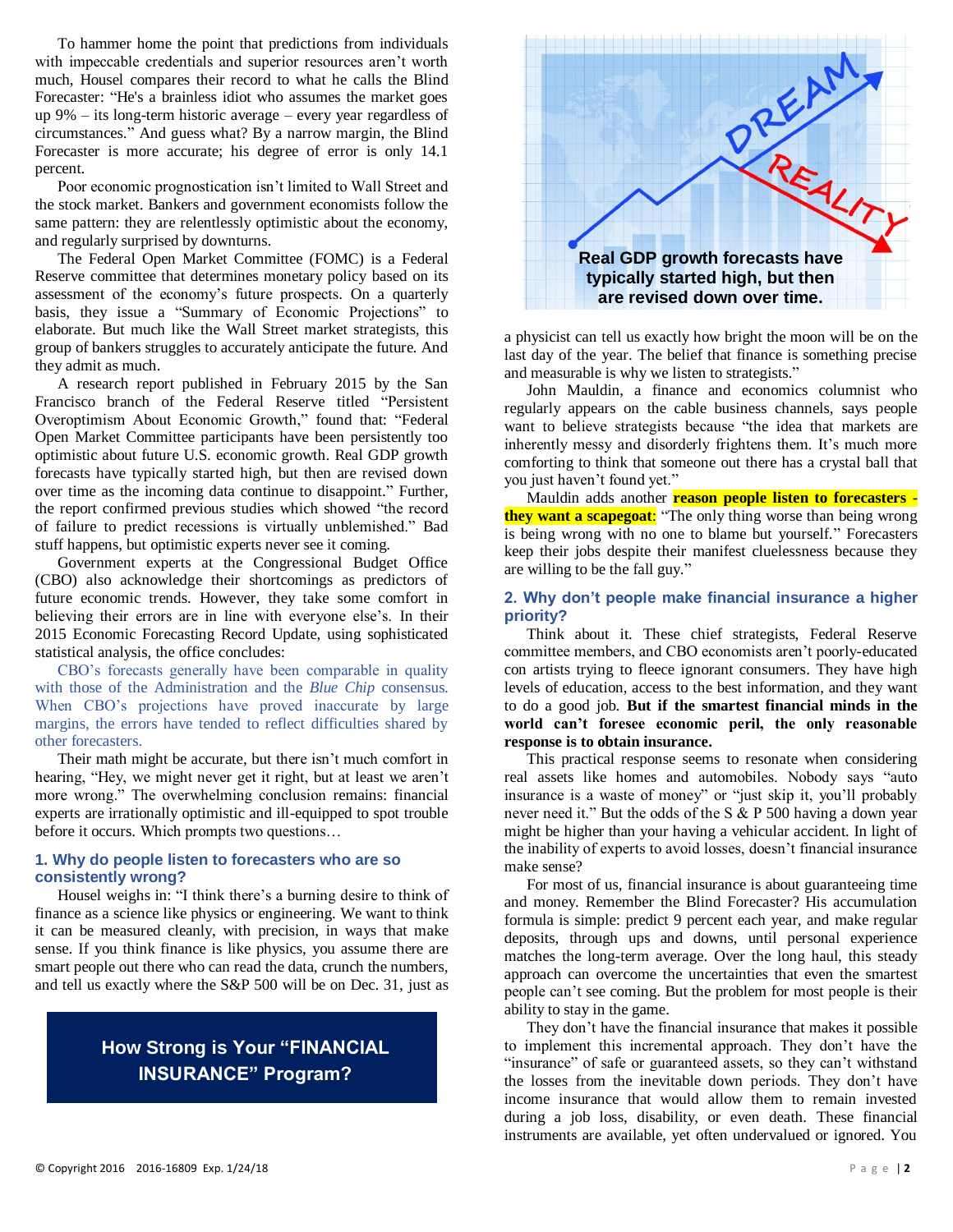may not impress your friends with your "financial insurance plan," but if you want the best chance to succeed in a world where even the best and brightest can't see what's coming, **risk management is essential.** 

Optimism is a healthy, even necessary, character trait; negative people rarely achieve their dreams. But believing that someone really does have an economic crystal ball – and that they are willing to share it with you – isn't optimism. It's delusion. If you want to be optimistic about your long-term financial prospects, base it on a foundation of financial insurance.

## **HOW STRONG IS YOUR "FINANCIAL INSURANCE" PROGRAM?**

NOTE: S&P 500 Index is a market index generally considered representative of the stock market as a whole. The index focuses on the large-cap segment of the U.S. equities market. Indices are unmanaged and one cannot invest directly in an index. Past performance is not a guarantee of future results.



he moment a new law is enacted, someone is wondering if there is a way to take advantage of it. This dynamic is frequently seen in financial regulation. The moment a new law is enacted, someone is wondering if there is a way to take advantage of it.<br>This dynamic is frequently seen in financial regulation.<br>Lawmakers use taxes and incentives to generate revenues and influence group behaviors, but since there is rarely full knowledge beforehand as to how the populace will respond, every new regulation comes with the prospect of unknown consequences – and sometimes, opportunities.

A current example of uncovering unexpected opportunities can be found in Health Savings Accounts, and changes resulting from the Patient Protection and Affordable Care Act (PPACA).

Introduced in 2003, Health Savings Accounts currently permit individuals with qualifying high-deductible health insurance plans to contribute up to \$3,350 annually on a pre-tax basis for anticipated out-of-pocket medical expenses (the threshold is \$6,750 for a family, with an additional \$1,000 if over age 55). Any earnings on the deposits are tax-free, as are withdrawals – as long as the money is used for qualified medical expenses. In addition, unused balances are allowed to accumulate. After age 65, HSA funds can also be used to pay insurance premiums, including Medicare and long-term care insurance.

Similar to an IRA or other qualified retirement plan, withdrawals for other purposes are taxable as regular income. However, if funds are withdrawn before age 65 for non-medical reasons, a 20% penalty is applied.

On introduction, the HSA was sort of a "niche" program, intended to defray medical expenses for households without comprehensive coverage, usually the self-employed or those working for smaller companies that didn't provide employersponsored health insurance. That changed with the passage of PPACA.

Although PPACA was signed into law in 2010, several provisions did not take effect until January 2014, including the mandate that all individuals not covered by an employer sponsored health plan, Medicaid, Medicare or other public insurance programs had to secure an approved private-insurance policy or pay a penalty. Combined with a provision that insurers could not decline applicants based on pre-existing conditions, many more Americans found themselves either maintaining or buying health insurance at significantly higher rates compared to previous years. Faced with rising premiums, some opted for higher-deductible plans. This approach reduced premiums (although most were still higher than before) but left individuals with greater financial exposure; potential out-of-pocket costs were higher.

Almost immediately, the HSA received increased attention as the affordable complement to high-deductible insurance coverage. This increased awareness also sparked some other *non-health insurance observations*: a few financial experts came to the conclusion that an HSA could be a better retirement vehicle than an IRA. In a March 2014 article, Retirement Management Analyst Dana Anspach called the HSA an "IRA on steroids," explaining:

"Where else do you get to contribute tax-deductible dollars and withdraw them tax-free? Health insurance premiums and medical expenses of some kind are a certainty. Why not pay for them with tax-free dollars? I can think of almost no downside to funding an HSA instead of an IRA. If you don't need your HSA funds for medical expenses or insurance premiums then after age 65, you can use the money just like funds in your IRA or 401k."



#### **Tax benefits of HSAs vs. retirement**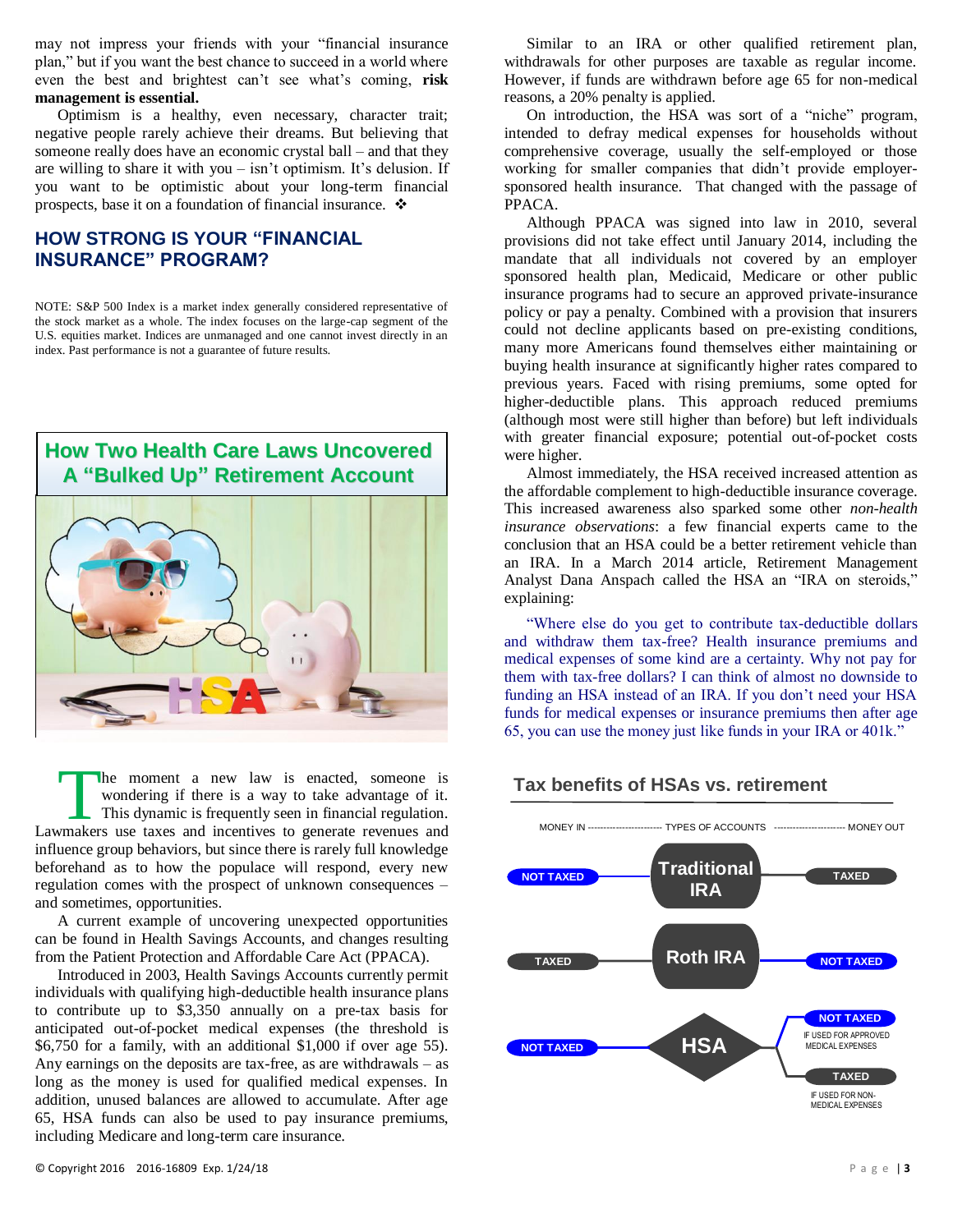Besides the increase in households buying individual highdeductible health insurance, HSA eligibility got another boost. Premium increases prompted some larger companies to manage costs by replacing comprehensive medical coverage with highdeductible health plans for their employees, sometimes including an allocation to fund an accompanying HSA. And that got some creative thinkers wondering…

#### **Could an HSA be better than a 401(k)** *– even with an employer match?*

In the January 2016 *Journal of Financial Planning,* University of Missouri professor of accounting Greg Giesler published an article titled "Could a Health Savings Account Be Better than an Employer-Matched 401(k)?" The professor's answer: Yes, most definitely.

Because of its substantial tax savings at contribution, and no tax cost at distribution, Giesler calculates an HSA has a much higher after tax future value (ATFV) in comparison to a 401(k), where contributions are deductible but distributions are taxable. Even when an employer matches a portion of a worker's 401(k) contributions, the ATFV of an HSA is still higher under most circumstances. A 401(k)'s advantage is greater only if the employer makes a 100% match on employee contributions. In all other circumstances, in every marginal tax bracket, the HSA prevailed.

Giesler also observes that the comparative tax savings between a 401(k) and a Roth 401(k) are primarily dependent on whether the tax rate at distribution is higher or lower than the rate when the funds were deposited. A higher future tax rate favors the Roth account, where deposits are made with after-tax dollars, with growth and distribution tax-free. A lower future tax rate makes a 401(k) attractive because of the deduction on deposits.

Mainstream personal finance commentators may still see the 401(k) as a default funding priority, but a number of experts who have run the numbers say things have changed. As Geisler says near the end of his article:

"The emergence of HSAs requires reexamining the traditional financial planning advice to first take advantage of the maximum employer-matching contribution to an employee's 401(k)."

During the debate over PPACA, Nancy Pelosi, the Speaker of the House, said "We have to pass the bill so that you can find out what's in it." She probably wasn't thinking that one of the "finds" would be a tax-free "super account" that might be more attractive than an employer's 401(k). But then again, you never know what might come from new financial legislation, especially after some inquisitive, outside-the-box thinkers have a chance to dig into the details.  $\clubsuit$ 

> **WHO IS YOUR "GO-TO" FINANCIAL PROFESSIONAL FOR UNCOVERING UNIQUE OPPORTUNITIES IN FINANCIAL REGULATIONS?**



here are words and phrases that we hear and read so often, we sometimes forget their original definitions. For the sake of clarity, here is a glossary of terms – There are words and phrases that we hear and read soften, we sometimes forget their original definition For the sake of clarity, here is a glossary of terms with their appropriate definitions – relevant to this conversatio

An **asset** is something that can be used, either now or in the future, to generate income. By this definition, assets are more than financial instruments such as stocks and bonds; a business is an asset, and so is one's ability to earn income. (And while real properties can be assets, a personal residence is not an asset for many households. If their home is sold, the proceeds won't generate income, but will be used to acquire new living accommodations.)

An **asset class** is a group of assets with common financial characteristics, including the tendency to perform similarly in changing market conditions. There are many ways to classify assets, but some commonly used categories are Equities, Fixedincome, Cash Equivalents, Real Estate, Guaranteed Accounts, and **Commodities** 

**Correlation** is an assessment of how different asset classes respond to changing economic circumstances. Assets classes that respond to a change in similar ways are said to have a *positive correlation*, while asset classes that move in opposite directions from the same change have a *negative correlation*. If one asset class is not affected by an event, relative to other asset classes, it is considered to have a zero correlation, and is sometimes referred to as an *uncorrelated asset class*.

**Diversification** is a financial strategy of combining asset classes with different correlations to reduce the overall risk of loss. Instead of trying to select "winning" asset classes in an everchanging world, diversification attempts to moderate loss; when some asset classes are down, the hope is that others will be up.

Some experts argue that diversification also reduces overall returns, but a financial model known as **Modern Portfolio Theory** (MPT) has shown that a prudently blended mix of asset classes not only reduces risk but delivers maximum returns. MPT was first articulated in the 1950s, and in 1990 the originators of the concept received a Nobel Prize in Economics for its importance in financial planning.

Because the value is not contingent on market conditions or timing, **life insurance** can be a significant uncorrelated asset.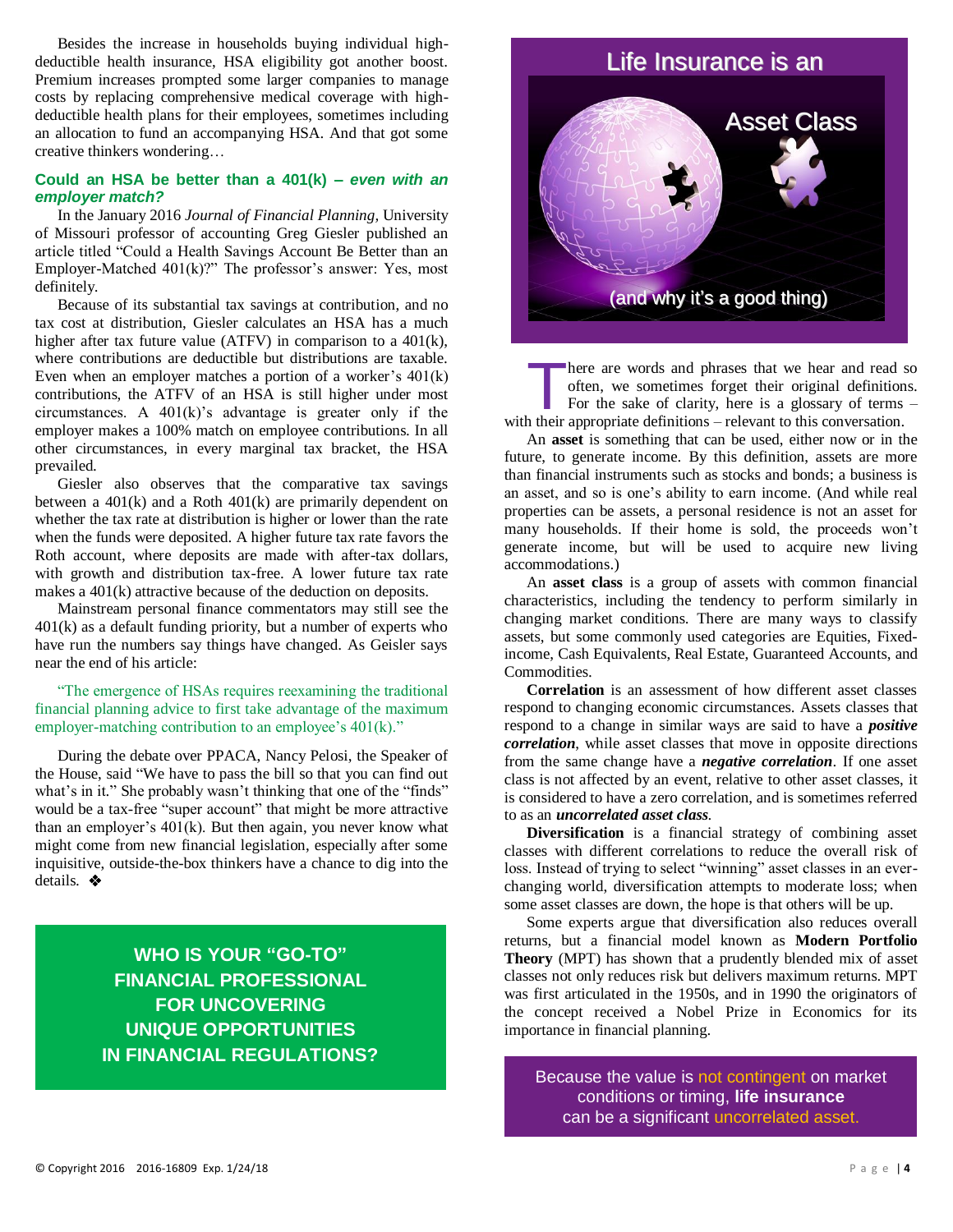#### **The Uncorrelations in Life Insurance**

One of the key elements for successful application of the MPT strategy is identifying uncorrelated asset classes, i.e., those whose performance doesn't zig or zag in relation to others, but remains stable. In this paradigm, a number of economists have begun to reconsider the place of life insurance, particularly whole life insurance, in a diversified portfolio.

In 2008, insurance expert Richard Weber and actuary Chris Hause produced a lengthy (109 pages) white paper titled "Life Insurance as an Asset Class: A Value-Added Component of an Asset Allocation." In it, the authors explained, in detail, why life insurance could be a valuable uncorrelated asset class in an individual's portfolio when there is an underlying lifetime need for life insurance.

Two aspects of a whole life insurance policy can be considered uncorrelated assets: The insurance benefit and the cash values. A May 2011 article from Reuters ("Insurance: The New Asset Class?") characterized the insurance benefit as an "options contract," because there is an agreement between the policy owner and the insurance company that a guaranteed asset – the proceeds paid to beneficiaries – will be delivered if and when the insured dies. Because the value of this asset is not contingent on market conditions or timing, it can be a significant uncorrelated asset.

In addition, Weber and Hause find the "living benefits" of the cash values have "the dominant characteristic of a fixed account with a minimum guaranteed return." These guaranteed values, along with potential dividends\*, accrue systematically and are minimally impacted by the volatility of other asset classes. While an insurance company's investment returns are a component in declared dividends, other internal factors, such as administrative expenses and mortality costs, also factor in these distributions. A life insurance company doesn't need a rising market to deliver a healthy dividend.

True to the MPT model, including life insurance as a distinct uncorrelated asset class can not only reduce risk, but also produce better returns. Weber and Hause provide a detailed mathematical analysis in which a combination of life insurance and bonds delivers superior long-term accumulation results compared to a bond-only account while decreasing investment risk. Weber and Hause conclude:

#### **"Permanent life insurance intended for a lifetime can produce at least as favorable a long-term return with less risk within a portfolio of equity and fixed components than a portfolio without life insurance."**

For a variety of reasons, from financial globalization to central bank interventions in national economies, it's become harder to find truly uncorrelated assets, ones whose performance is minimally impacted by external events. This realization has coincided with recognition of the unique asset class features in life insurance. While it cannot tout the opportunity for high returns, within the context of Modern Portfolio Theory, life insurance can be a foundational uncorrelated asset that reduces risk and enhances financial health.

### **IS YOUR LIFE INSURANCE AN UNCORRELATED ASSET, OR JUST AN EXPENSE? IS IT TIME TO FIND OUT?**

# **Strategy: Strategy: Pay Life Insurance Premiums with Pay Life Insurance Premiums with Portfolio Earnings Portfolio Earnings**



ne of the psychological hurdles in deciding to include whole life insurance in your financial program is the requirement of regular premium payments, possibly The of the psychological hurdles in deciding to include whole life insurance in your financial program is the requirement of regular premium payments, possibly for the rest of your life. (Which could be a long time.) It is possible to purchase lifetime insurance protection on shorter schedules or with a single premium, but some of these options greatly diminish the tax advantages on the cash value accumulations. **To maximize the living benefits of whole life, the policy must be capitalized with smaller payments over time.**

In many households, premium funding comes from budgeted income; i.e., the amount of earnings set aside for regular savings. But if you already have accumulated assets, there may be other ways to meet ongoing premium commitments. Earnings from existing assets (in the form of interest, dividends or capital gains) can be collected (instead of left to compound) and used for premium payments.

This strategy has several possible advantages. First, it requires **no additional out-of-pocket funding**. Second, the gradual **transfer of earnings** from one asset class to a whole life policy results in the establishment of another uncorrelated asset class (life insurance) in the portfolio. Third, regularly skimming earnings from non-qualified accounts effectively "**flattens the tax**" since earnings, while taxed annually, are no longer compounding into ever-larger tax bills each year. Fourth, the addition of a permanent insurance benefit to a portfolio may improve future "spend-ability," because the life insurance benefit can allow for a spend-down of other assets instead of keeping a large portion in reserve for surviving spouses or heirs.

#### **Premium Sources**

Before age 59½, a typical earnings-to-pay-premiums scenario will involve non-qualified accounts, i.e., those held outside of a qualified retirement plan such as a 401(k), IRA or Roth account. This is because the penalties on early withdrawals from qualified plans are often prohibitive. (However, in some circumstances, taking qualified funds in a systematic 72(t) distribution might prove workable. This option requires expert assistance.)